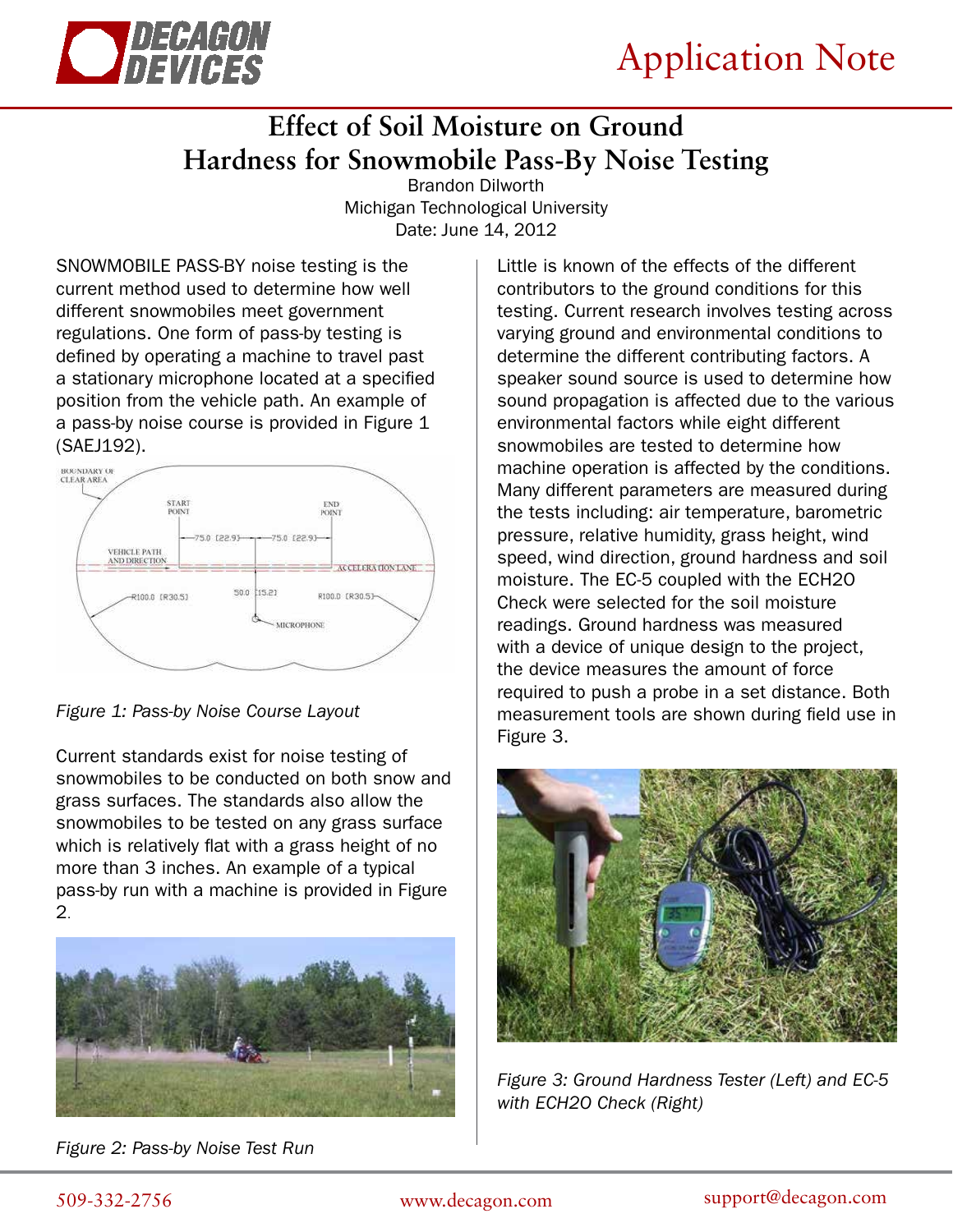

A distinct trend between soil moisture and ground hardness exists as shown in Figure 4. Different test locations were used throughout the summer months as history has shown that sound test results vary greatly from location to location. Although there does not appear to be any significant differences in the relationship between soil moisture and ground hardness from site to site, a useful conclusion can still be made with these results.



*Figure 4: Ground Hardness versus Soil Moisture at Different Test Locations*

Test sites 1, 4, and 5 were in a similar region within upper Wisconsin and upper Michigan. Test site 2 and 3 were in Northwest Minnesota. Test site 6 was a grass area near a parking lot where most of the sound field was over an asphalt surface.

Speaker testing was conducted using a known sound power omnidirectional sound source. The speaker remained stationary for the duration of the test and microphone recordings were made at specific locations from the speaker. Using a known sound power source allows for the prediction of sound pressure levels at given distances based on the equation below (Lord, 1980). This equation relies on the assumption of a hemispherical sound field with a perfectly

reflective bottom surface.

$$
p_{rms}^2 = \frac{W\rho_0 c}{2\pi R^2}
$$

where:  $p = pressure$  $W = sound power of source$  $\rho_0 = air$  density  $c = speed of sound$  $R = radius from source$ 

Of course, grass and soil are not perfectly reflective surfaces, therefore the differences between the predicted sound pressure levels and the measured sound pressure levels can be attributed to ground and environmental effects. Results from Site 1 are provided in Figure 5. The significant observation is that there is little variance in the lower frequency ranges (100-600 Hz) across all of the measured soil moisture and ground hardness measurements for that location.



*Figure 5: Sound Source Data: Site 1 All Test Days*